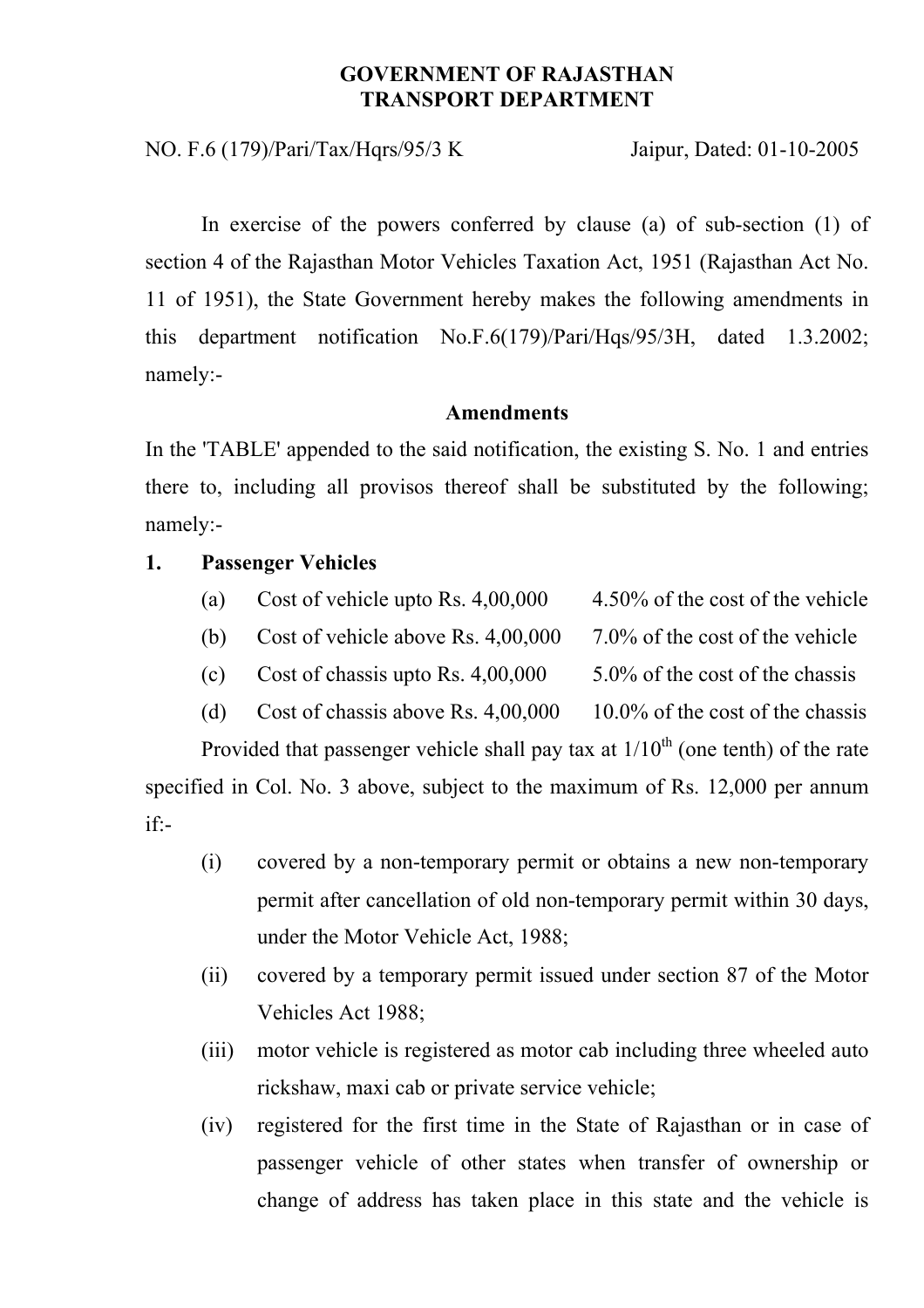covered by a non-temporary permit within 60 days from the date of registration or transfer of ownership or change of address in Registration certificate as the case may be.

Provided further that vehicles manufactured with original equipment facilitating its operation by compressed natural gas (CNG) or liquified petroleum gas (LPG) shall pay tax at  $1/16^{th}$  (one sixteenth) of the rate specified in Column No. 3 above."

# **By Order of the Governor**

## **(Hanuvant Singh Bhati) Deputy Secretary to Government**

NO. F6(179)/Pari/Tax/Hqrs/95/3 K Jaipur, Dated: 01-10-2005

### **Copy forwarded to the following for information and necessary action:-**

- 1. The Director, Government Central Press, Jaipur. This notification may kindly be published in the extra-ordinary Gazette dated 01-10-2005 and a copy thereof may be sent to this department.
- 2. Private Secretary to the Principal Secretary, Chief Minister- Rajasthan, Jaipur.
- 3. Private Secretary to the Transport Minister,Rajasthan, Jaipur.
- 4. Private Secretary to the Principal Secretary (Home&Transport),Rajasthan Jaipur.
- 5. Private Secretary to Principal Secretary Finance, Rajasthan, Jaipur.
- 6. Private Secretary to Transport Commissioner, Rajasthan, Jaipur.
- 7. Accountant General (Commercial & Receipt Audit) Rajasthan, Jaipur.
- 8. Managing Director, RSRTC, Jaipur.
- 9. Law (Codification), Department, Jaipur.
- 10.All Head Quarter Officers of Transport Department, Jaipur.
- 11.Shri Sanjay Singhal for updating departmental website.
- 12.All Regional/District Transport Officers.
- 13.All Incharge Tax Collection Centers of Transport Deparment.

# **Deputy Secretary to Government**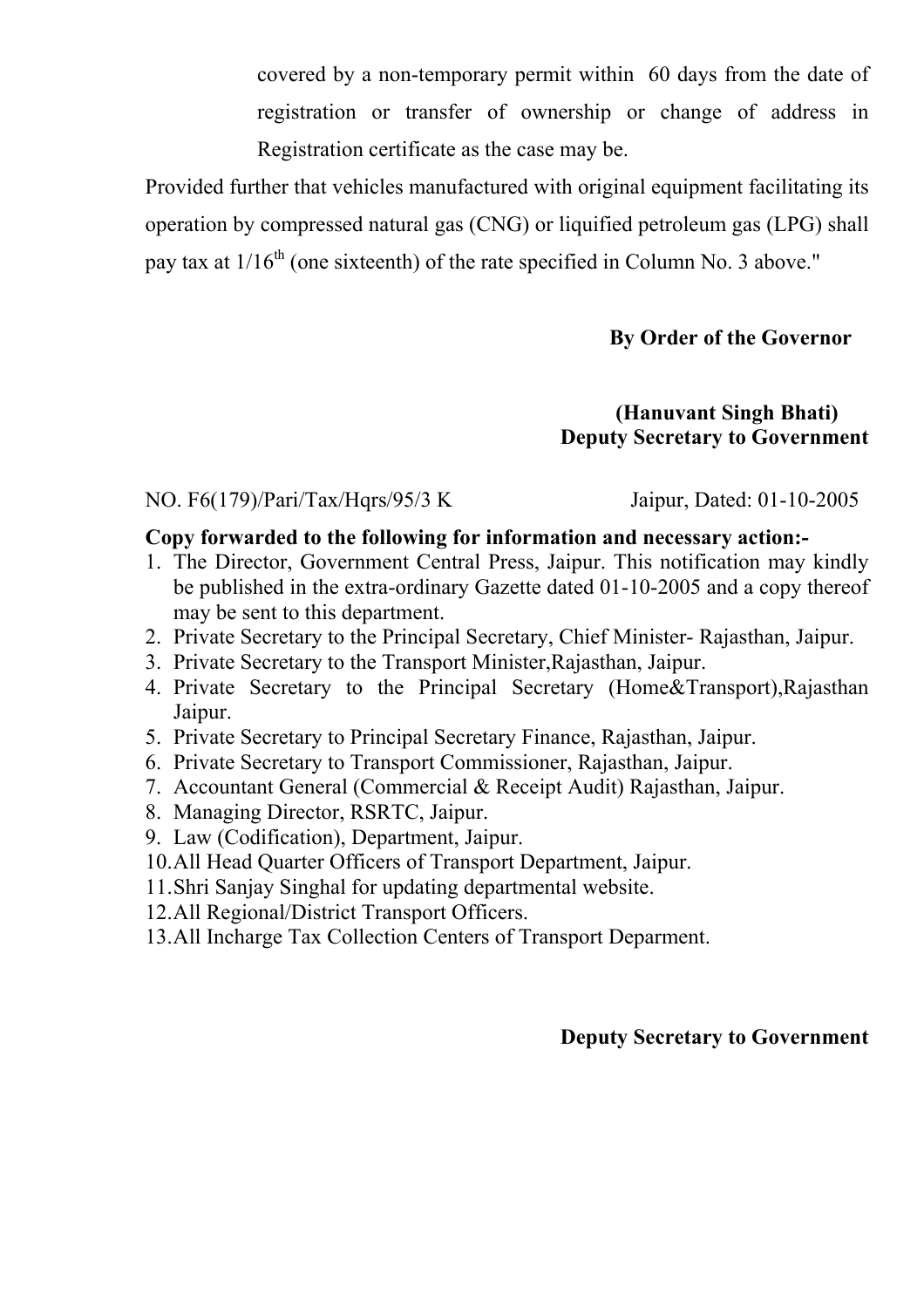### राजस्थान सरकार परिवहन विभाग

क्रमांक :- एफ.6(179)परि / टैक्स / एच.क्यू. / 95 / 3 के जयपूर, दिनांक:- 01.10.2005

राजस्थान मोटर यान कराधान अधिनियम, 1951 (1951 का राजस्थान अधिनियम सं. 11) की धारा 4 की उप-धारा (1) के खण्ड (क) द्वारा प्रदत्त शक्तियों का प्रयोग करते हुए राज्य सरकार इस विभाग की अधिसूचना सं. एफ.6(179)परि / एच.क्यू. / 95 / 3 एच, दिनांक 1.3.2002 में इसके द्वारा निम्नलिखित संशोधन करती है, अर्थात :-

## संशोधन

उक्त अधिसूचना से संलग्न "सारणी" में, विद्यमान क्रम सं. 1 ओर उसके सभी परन्तुकों को सम्मिलित करते हुए उसकी प्रविष्टियों के स्थान पर निम्नलिखित प्रतिस्थापित किया जायेगा, अर्थातः-

#### यात्री यान  $"1$ .

| $(\overline{\sigma})$ 4,00,000 / – रु. तक की |  |  | यान की लागत का 4.50% |
|----------------------------------------------|--|--|----------------------|
| लागत वाले यान                                |  |  |                      |

- 4,00,000 / रु. से अधिक यान की लागत का 7.0% (ख) की लागत वाले यान
- 4,00,000  $/$   $\overline{v}$ . तक की चैसिस की लागत का 50%  $(\pi)$ लागत वाली चैसिस
- 4,00,000  $/$  रु. से अधिक चैसिस की लागत का 10.0% (घ) की लागत वाली चैसिस

परन्तु यात्री यान अधिकतम 12,000 रु. प्रतिवर्ष के अध्यधीन रहते हुए उपर्युक्त स्तंभ सं. 3 में विनिर्दिष्ट दर के 1/10 के हिसाब से कर संदत्त करेंगे यदि :-

- मोटर यान अधिनियम 1988 के अधीन किसी गैर-अस्थायी परमिट के अन्तर्गत आते हैं  $(i)$ या पुराने गैर-अस्थायी परमिट के रद्दकरण के पश्चात् 30 दिन के भीतर-भीतर नया गैर-अस्थायी परमिट प्राप्त कर लेते हैं :
- मोटर यान अधिनियम 1988 की धारा 87 के अधीन जारी किसी अस्थायी परमिट के  $(ii)$ अन्तर्गत आते हैं :